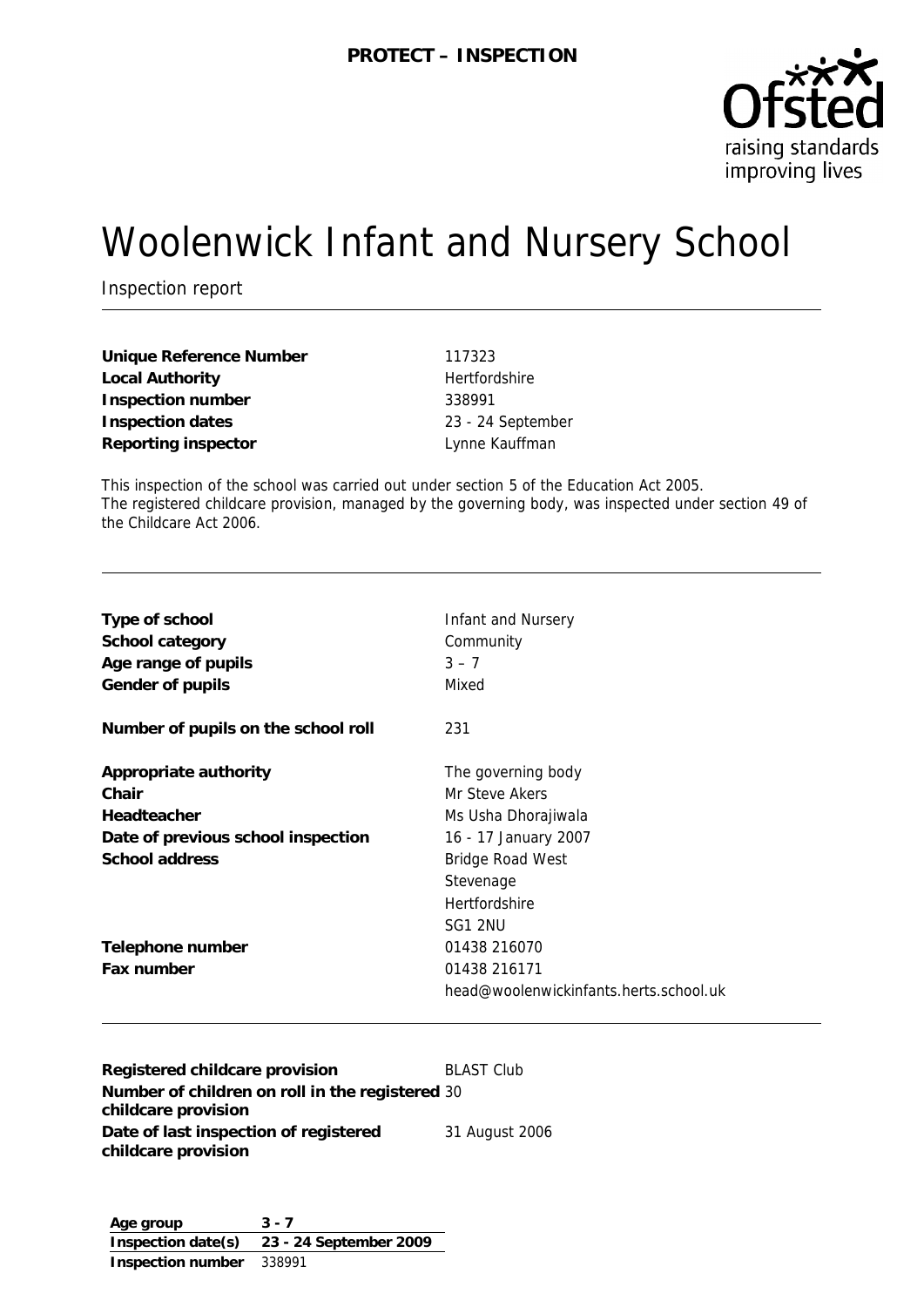The Office for Standards in Education, Children's Services and Skills (Ofsted) regulates and inspects to achieve excellence in the care of children and young people, and in education and skills for learners of all ages. It regulates and inspects childcare and children's social care, and inspects the Children and Family Court Advisory Support Service (Cafcass), schools, colleges, initial teacher training, work-based learning and skills training, adult and community learning, and education and training in prisons and other secure establishments. It rates council children's services, and inspects services for looked after children, safeguarding and child protection.

Further copies of this report are obtainable from the school. Under the Education Act 2005, the school must provide a copy of this report free of charge to certain categories of people. A charge not exceeding the full cost of reproduction may be made for any other copies supplied.

If you would like a copy of this document in a different format, such as large print or Braille, please telephone 08456 404045, or email enquiries@ofsted.gov.uk.

You may copy all or parts of this document for non-commercial educational purposes, as long as you give details of the source and date of publication and do not alter the information in any way.

Royal Exchange Buildings St. Ann's Square Manchester M2 7LA

T: 08456 404045 Textphone: 0161 618 8524 E: enquiries@ofsted.gov.uk W: www.ofsted.gov.uk



© Crown copyright 2010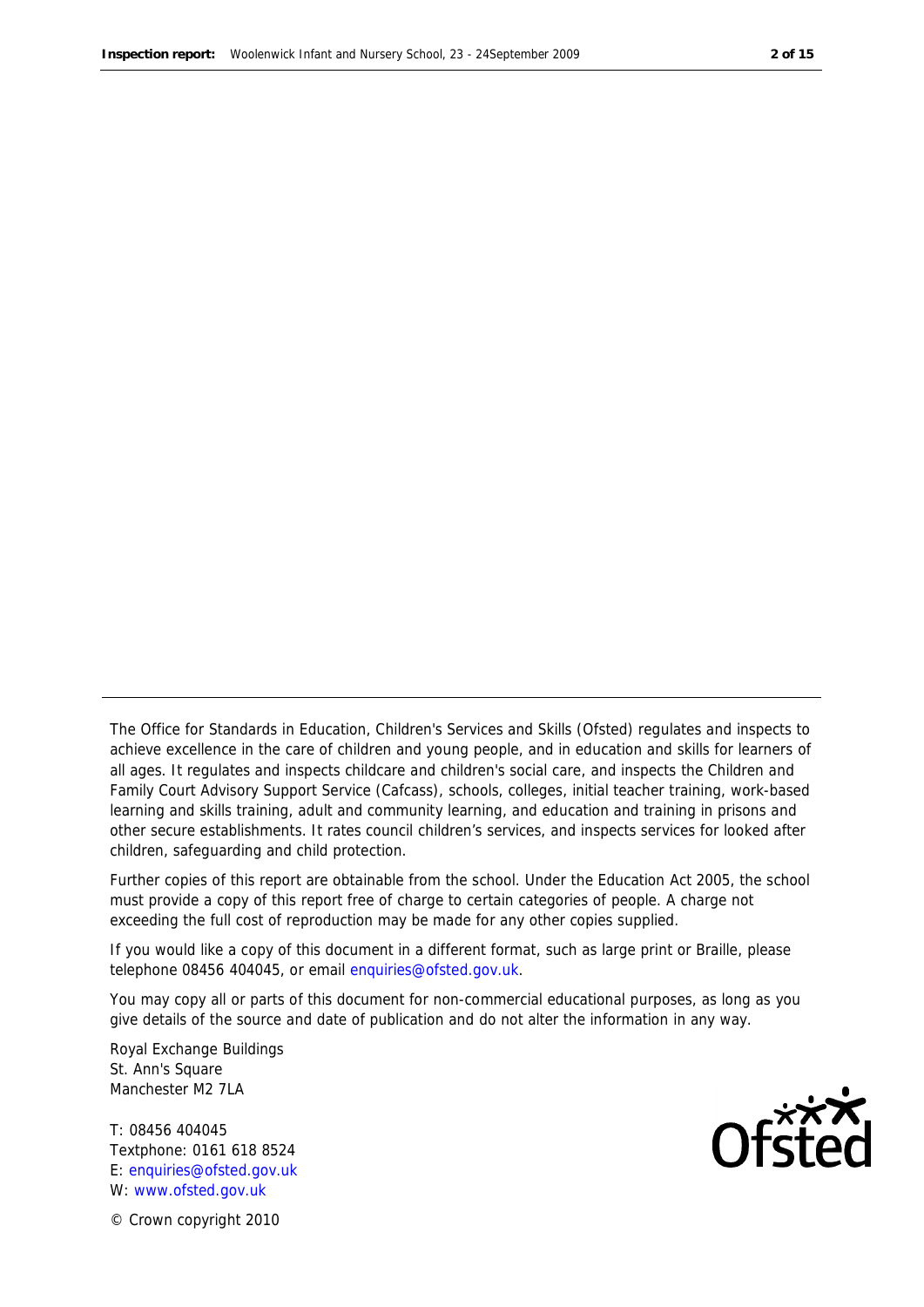# **Introduction**

This inspection was carried out by two additional inspectors for two days and one additional inspector for one half day to focus on safeguarding. The inspectors visited 11 lessons, and held meetings with governors, teachers, parents, the children's centre manager, the coordinator of the BLAST (Breakfast, Lunch and After School Time) before and after-school club and pupils. They observed the school's work, and looked at the school development plan, policies and record keeping for safeguarding, the curriculum including Every Child Matters, and teaching and learning policies.

The inspection team reviewed many aspects of the school's work. It looked in detail at the following:

- the issue of persistent non-attendance and continuing efforts to raise levels of whole school attendance
- school data collection, to determine whether the use of assessment is now consistent in checking the progress and attainment of all pupils, including special groups in main school and the Early Years Foundation Stage
- governors' involvement in strategic planning and senior leaders' management of improvement in standards, progress and Every Child Matters
- the quality of marking, which was an issue from the previous report
- the status of safeguarding procedures and practice to ensure pupils' safety.

# **Information about the school**

Woolenwick Infant and Nursery School is an average size school with a children's centre. The school serves a mixed catchment area that is typical of most schools. The BLAST club includes a before and after school club, plus a lunchtime session. The proportion of children from minority ethnic groups and those with English as an additional language is below average. There are fewer pupils with special educational needs and/or disabilities than in schools nationally. Often pupils across the age range move on to new schools during their time at Woolenwick. Mobility is high throughout the school and particularly in Year 2. Since the previous inspection, a new headteacher and deputy headteacher have been appointed. A building plan has commenced. Inclusion Quality Mark is one of the most recent awards gained by the school.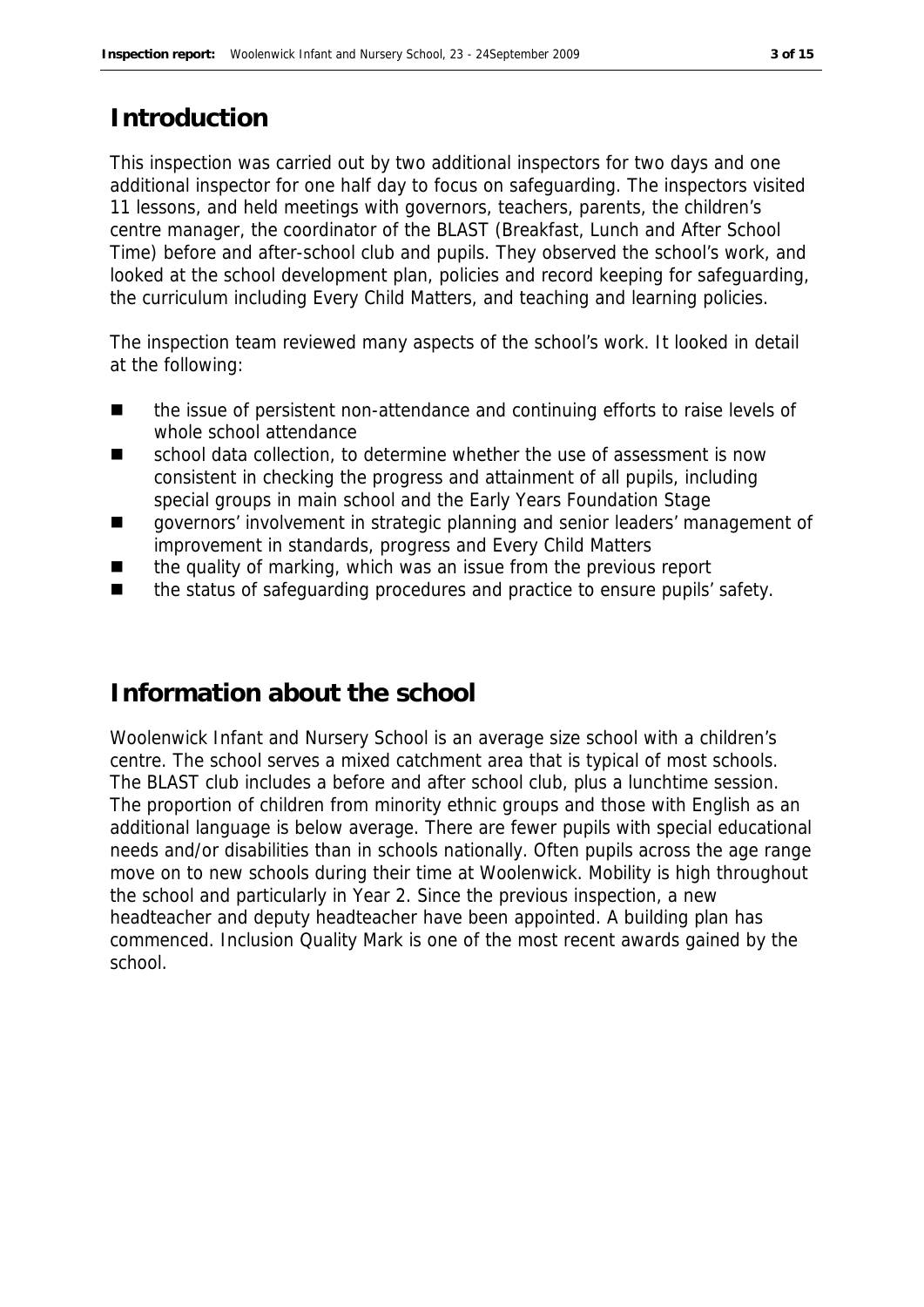# **Inspection judgements**

# **Overall effectiveness: how good is the school? 2**

**The school's capacity for sustained improvement 2**

# **Main findings**

Woolenwick Infant and Nursery School is a good school. Some aspects of its work are outstanding, in particular its links with parents, its Early Years Foundation Stage programme and its outdoor curriculum.

Whenever pupils join the school, an accurate assessment is made of their prior experience. The majority of children join the school with attainment that is well below expectations for their age. Effective home visits and well-analysed questionnaires ensure the school considers a child's home learning. The school works persistently with the attendance officer, and uses the outstanding networking of the family liaison team and other agencies, to ensure attendance overall is satisfactory. The children's centre team provide excellent care and support vital to families in need.

Outstanding provision in the Early Years Foundation Stage includes excellent opportunities for children to develop their individual learning, which is tracked through detailed systems for recording progress. Assessment records clearly illustrate children's success within the Early Learning Goals. Effective leadership of Key Stage 1 by the deputy headteacher has ensured the transition from the Early Years Foundation Stage to the infants is smooth and consistently monitored to identify any pupils who need extra help.

Pupils' progress in class is consistently good and behaviour is excellent. Teachers' planning, marking and verbal feedback have improved since the previous inspection: all aspects of marking are now good. Year 1 pupils understand their targets. Standards in Year 2 were below average for a small percentage of pupils. These pupils experienced considerable disturbance in their previous learning because of poor attendance. The school's 2009 analysis of standards in Year 2 shows an improvement in literacy and mathematics but there remain concerns over standards in writing. Standards are securely average for pupils who have been in school since Reception and overall standards are now broadly in line with average. The data from monitoring shows that pupils who are more able are not sufficiently challenged so they do not always do as well as they should. The school has rightly identified this issue in its development plan.

Pupils love school and their overwhelming enthusiasm and confidence are boosting learning. Teachers have good subject knowledge. Regular training has improved consistency of assessment. Good in-class support from teaching assistants helps to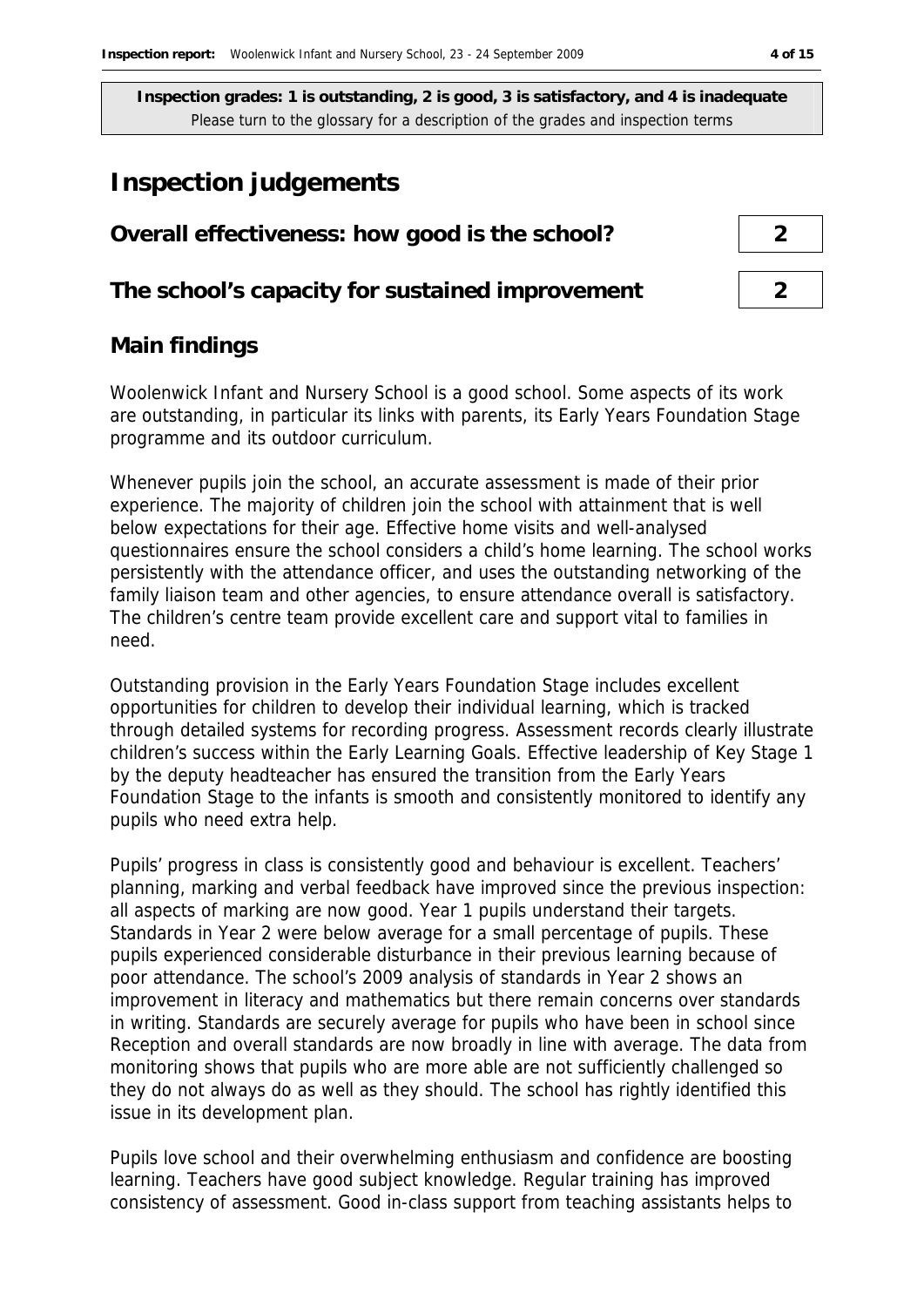track pupils' progress in relation to their individual education plans and also helps pupils to improve. Learning and teaching are strongest in the Early Years Foundation Stage and Year 1 because teachers plan independent, purposeful activities that challenge pupils' creativity and problem solving. Teaching in Year 2 is more tightly structured: for example, pupils do not have as many opportunities to explore learning by doing because teachers are concentrating on settling pupils into good habits for more formal learning. This is a good strategy to compensate for pupils' previous poor attendance that caused disruption to their learning. The local authority uses the school's curriculum development as a model of good practice; the outdoor classroom is an outstanding resource that challenges achievement and personal development. However, despite the good information and communication technology (ICT) centre, lack of computers and associated equipment to support subjects across the curriculum limits pupils' technological development.

Excellent leadership and management by the newly appointed senior leadership team is engaging all staff in reviewing systems, procedures and policies to improve staff involvement in whole school issues. Management is now strong at all levels. Parents are pleased with these improvements. Safeguarding meets requirements. Governors are a strong, diverse team. They have incisive knowledge of the school's strengths and weaknesses, which focuses their decision-making. The achievement of the national IQM (Inclusion Quality Mark) emphasises the school's commitment to fairness and equality for all. The school has good capacity to improve.

#### **What does the school need to do to improve further?**

- Raise standards in literacy and numeracy overall with a focus on writing by:
	- improving teachers planning of and teaching purposeful lessons that engage learners in active participation
	- increasing the application of information and communication technology (ICT) across the curriculum
	- consistently challenging more able pupils
	- implementing and monitoring the policy for gifted and talented pupils.
- Explore all strategies for improving persistent non-attendance. Strengthen the strategies already in place for improving persistent non-attendance by pursuing the issue consistently from Nursery through to Year 2.

#### **Outcomes for individuals and groups of pupils 2**

Pupils love to learn. By the end of Year 2, they have made good progress but overall standards remain below average. A Year 1 pupil explained 'I know my targets' and was able to show them in his book, and explain how he would improve. Pupils are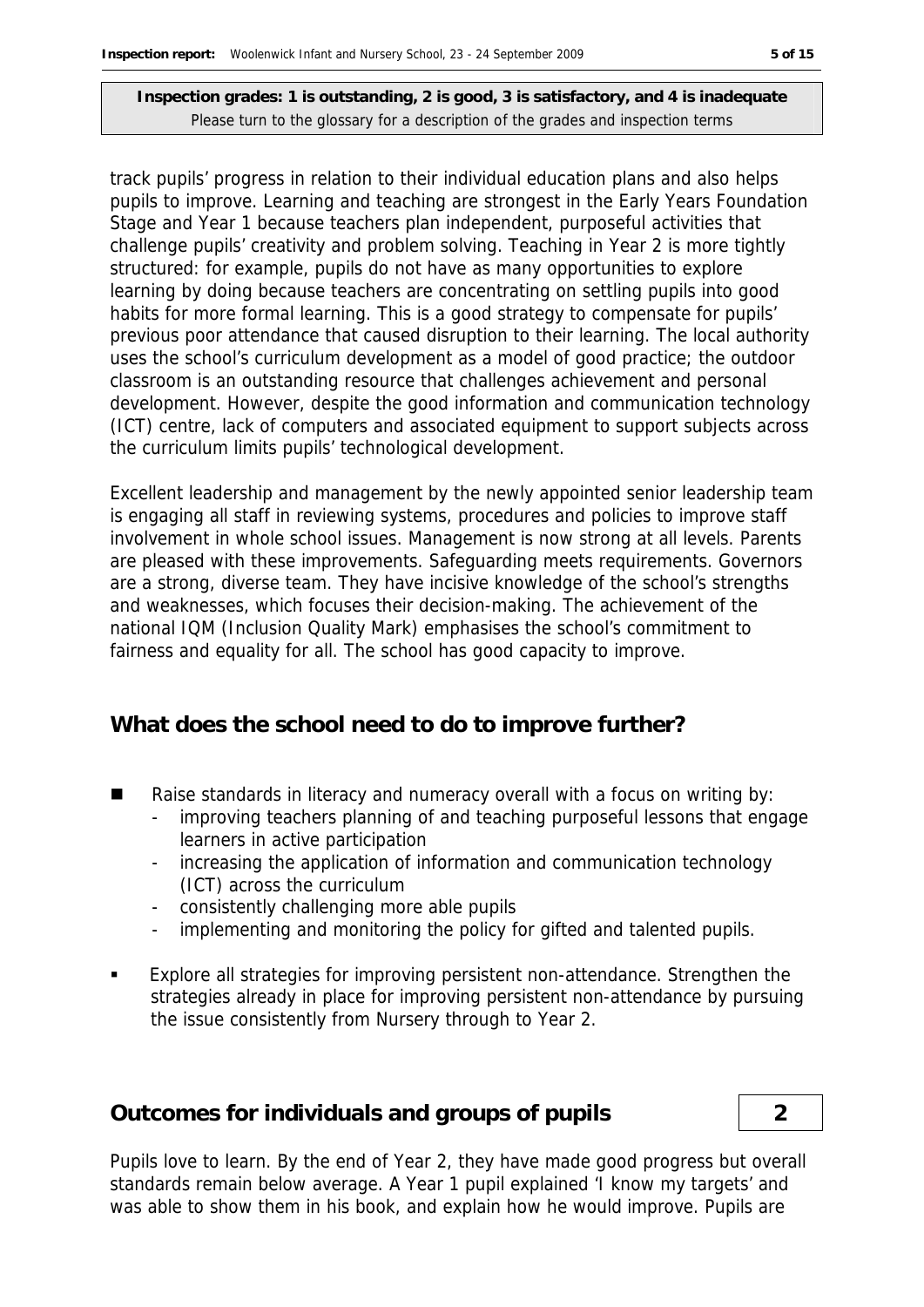enthusiastic learners, although some teachers miss opportunities to encourage independence and challenge: autonomy in learning is strongest in the Early Years Foundation Stage and Year 1. Successful tracking is highlighting the good progress made by most pupils. School data show a slight improvement in literacy and mathematics from 2007 results. Pupils with special educational needs and/or disabilities and those who are learning to speak English make similar strides in their progress from lower starting points. They receive well-targeted intervention.

Pupils are confident and happy in their surroundings; they feel safe. Their excellent behaviour and empathy for each other consolidate their outstanding relationships. Pupils know how to keep healthy and safe. They extend their understanding of the world around them through links with local schools, activities provided by the children's centre and well-planned trips and visits. Attendance at the excellent afterschool club boosts pupils' confidence and independence. New skills such as recycling, drama and exercise through aerobics help pupils develop their interests outside school. Parent volunteers at the recycling club helped pupils to make sock puppets and newspaper carrier bags. Pupils had real pride in the items they produced.

| Pupils' achievement and the extent to which they enjoy their learning                                                     |                |
|---------------------------------------------------------------------------------------------------------------------------|----------------|
| Taking into account:<br>Pupils' attainment <sup>1</sup>                                                                   | 3              |
| The quality of pupils' learning and their progress                                                                        | 2              |
| The quality of learning for pupils with special educational needs and/or disabilities<br>and their progress               | $\overline{2}$ |
| The extent to which pupils feel safe                                                                                      |                |
| Pupils' behaviour                                                                                                         |                |
| The extent to which pupils adopt healthy lifestyles                                                                       |                |
| The extent to which pupils contribute to the school and wider community                                                   | 1              |
| The extent to which pupils develop workplace and other skills that will<br>contribute to their future economic well-being | 2              |
| Taking into account:<br>Pupils' attendance <sup>1</sup>                                                                   | 3              |
| The extent of pupils' spiritual, moral, social and cultural development                                                   |                |

#### These are the grades for pupils' outcomes

# **How effective is the provision?**

-

Teaching is good across the school. Lively new assessment strategies where are

<sup>&</sup>lt;sup>1</sup> The grades for attainment and attendance are: 1 is high; 2 is above average; 3 is broadly average; and 4 is low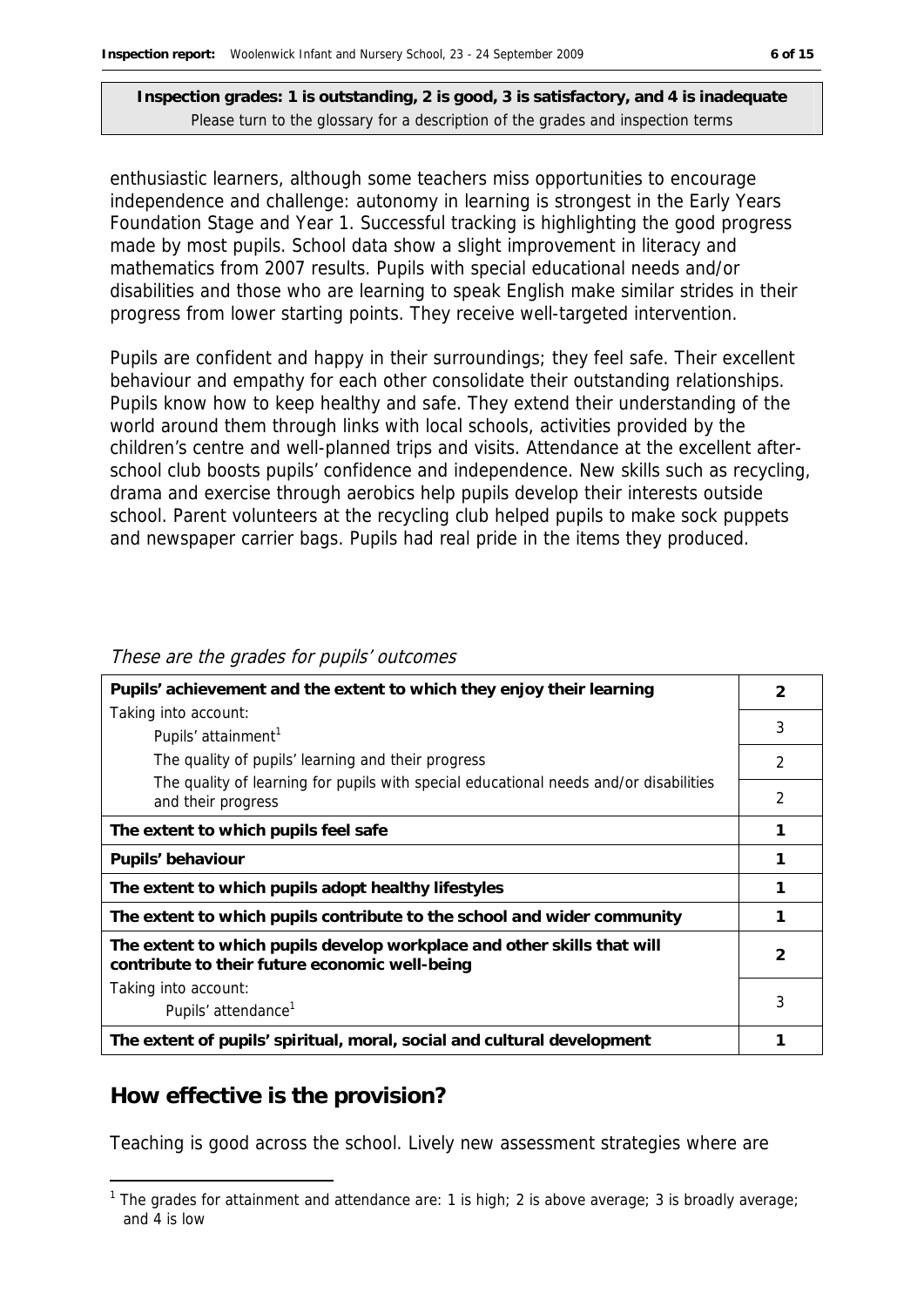involved in assessing their own work informs planning and sets challenging targets. Strong professional development ensures teachers are up to date with changes in education including National Strategies. Teachers make good use of pupil data and invest time in quality marking to help pupils improve. Good classroom management ensures outstanding behaviour which helps to support good learning. Where lessons have a purposeful buzz, as seen where 'Bob the Builder' was the focus, learning was intense. Good time management maintained pace, and good resources helped develop pupils' independence and strengthen their skills in mathematics and reading with a special emphasis on writing**.** In lessons where teachers' strategies were more mundane, pupils were not always sure why they were learning specific skills. Pupils with special educational needs and disability receive good support. In-house programmes developed by support staff are widely used alongside national guidance to develop reading.

Local schools use Woolenwick's overall curriculum design, especially the outdoor curriculum, to enhance their own school's environmental education, sustainability and creative thinking. At playtime, the music centre and the willow igloo inspire adventurous games that fire children's imagination. Pupils have grown vegetables used by the school catering team. Other schools use the innovative nature trail highlighted in a BBC television programme about wildlife. The literacy and numeracy curriculum, specifically limitations in writing, is hindering the school's efforts to raise standards. The computers in the ICT suite are well used but a lack of computer access in classrooms limits the application of ICT across all subjects.

Excellent wrap-around services provided by the school's extensive range of support agencies consolidates outstanding care, guidance and support. Overall attendance is broadly average but there are a small number of persistent non-attenders. A good structured and systematic series of letters and interviews are in place to improve attendance for this group. However there is no consistent drive from the time pupils join the school so that all parents are fully aware of the expectations of the school and the law. The school and local authority use a range of strategies to encourage parents and pupils to see the value of regular attendance. A minority of parents felt there was limited supervision at lunchtime but inspectors found no evidence to substantiate this view.

Parents are very confident in the BLAST club's leaders who have formed a close bond with the infant, nursery and the junior school and have a huge impact on transition as pupils move through their primary education. pupils

| The quality of teaching                                                                                    |  |
|------------------------------------------------------------------------------------------------------------|--|
| Taking into account:                                                                                       |  |
| The use of assessment to support learning                                                                  |  |
| The extent to which the curriculum meets pupils' needs, including, where<br>relevant, through partnerships |  |

These are the grades for the quality of provision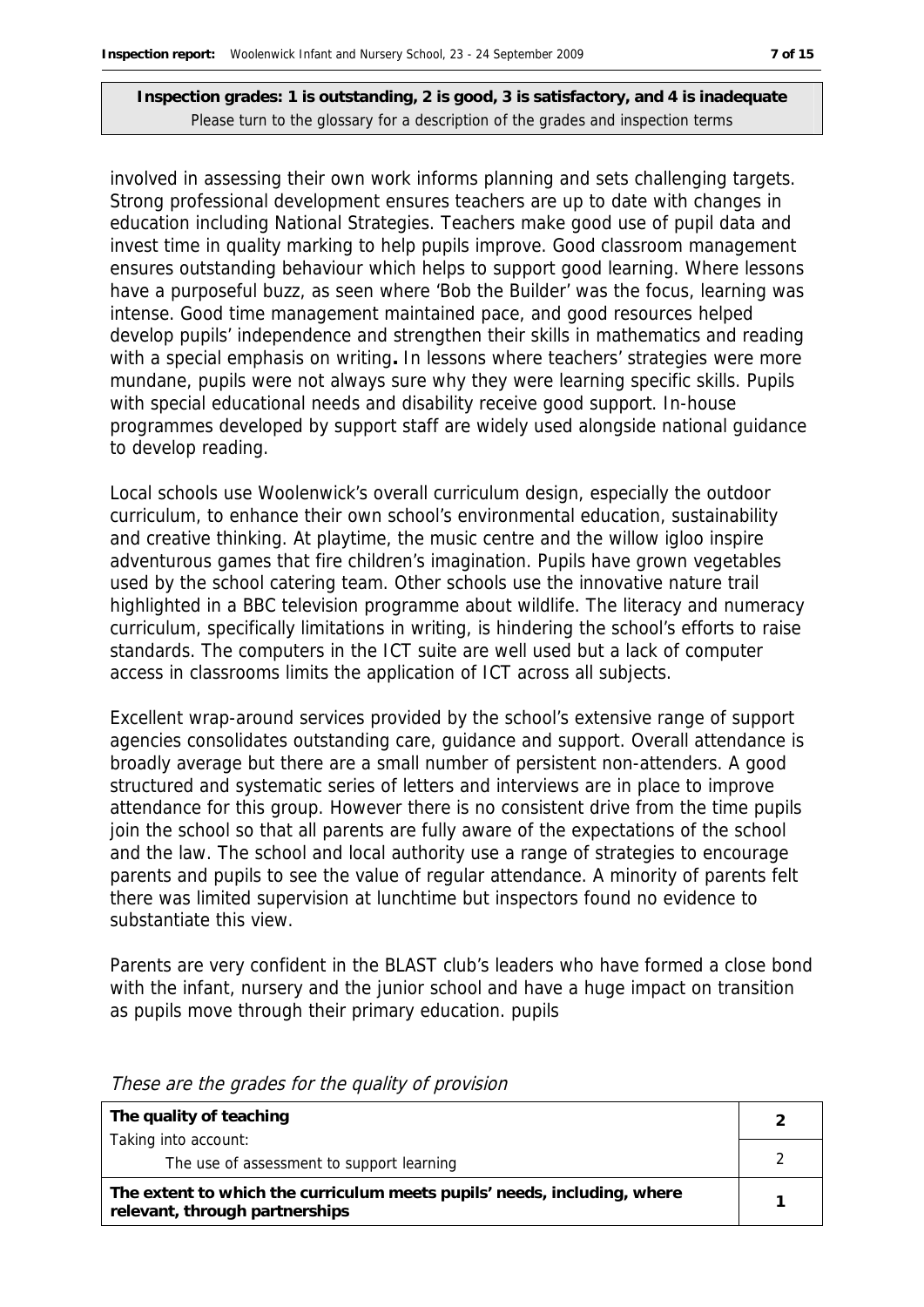| The effectiveness of care, guidance and support |  |
|-------------------------------------------------|--|
|-------------------------------------------------|--|

#### **How effective are leadership and management?**

Staff and parents have overwhelming confidence in the leadership and management of the school. Parents explained, 'From the moment the new head teacher arrived, she was out in the playground at the start of the day meeting parents and listening to our views'. The new senior team has strengthened systems and procedures in the school to involve leaders at all levels. Assessment to support planning and progress are sharp and used consistently by all staff. Safeguarding meets requirements through effective procedures and the school makes good use of local authority frameworks for record keeping.

All previous inspection issues have been resolved, supporting the judgement of a good capacity for improvement. The ambitious school development plan involves the school community in understanding its strengths and weaknesses and planning action to make a difference. An exceptional and knowledgeable governing body knows the school well. Several governors spend a significant amount of time in school enabling them to gather information to support asking challenging questions and so inform their strategic planning. The school also works well to ensure there are governors willing to take on different roles and responsibilities, share their skills and maintain the flexibility of the governing body.

Woolenwick is an inclusive school. The Inclusion Quality Mark award illustrates an excellent commitment to inclusion. All teachers focus on matching pupils' individual needs and interests. Pupils, staff and governors promote community cohesion with passion. The programme is active and successful. Documented records illustrate local as well as national and global links. Monitoring and evaluation lead to a series of actions recorded in the development plan.

The school's excellent use of its funds enables a well-focused investment in effective resources and outstanding opportunities for outdoor education. The schools exciting nature trail is used by many schools in the locality. The school has met the financial regulations required.

| The effectiveness of leadership and management in embedding ambition and<br>driving improvement |  |
|-------------------------------------------------------------------------------------------------|--|
| Taking into account:                                                                            |  |
| The leadership and management of teaching and learning                                          |  |
| The effectiveness of the governing body in challenging and supporting the                       |  |

#### These are the grades for leadership and management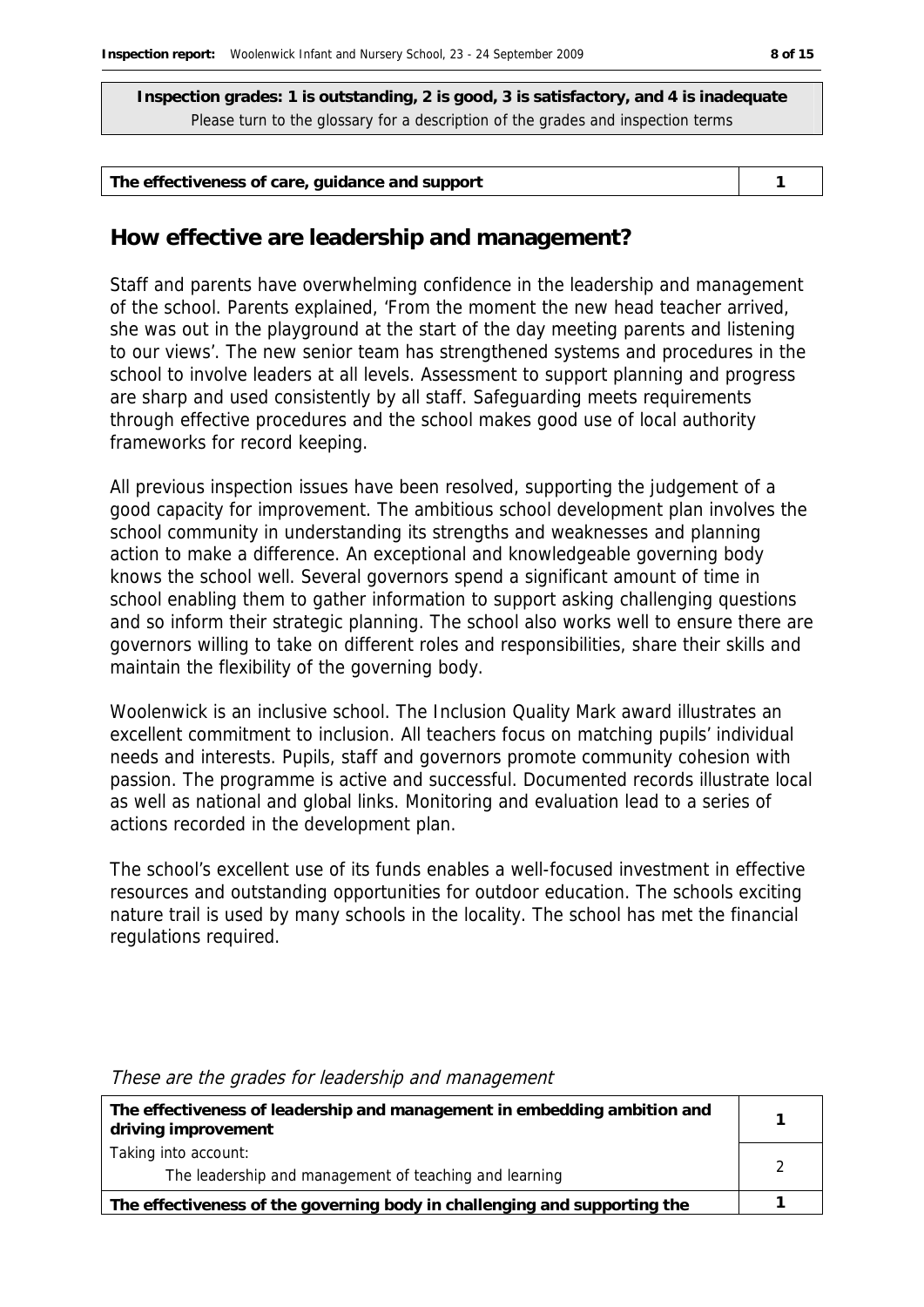| school so that weaknesses are tackled decisively and statutory responsibilities<br>met                 |  |
|--------------------------------------------------------------------------------------------------------|--|
| The effectiveness of the school's engagement with parents and carers                                   |  |
| The effectiveness of partnerships in promoting learning and well-being                                 |  |
| The effectiveness with which the school promotes equality of opportunity and<br>tackles discrimination |  |
| The effectiveness of safeguarding procedures                                                           |  |
| The effectiveness with which the school promotes community cohesion                                    |  |
| The effectiveness with which the school deploys resources to achieve value for<br>money                |  |

#### **Early Years Foundation Stage**

The excellent provision has been identified as a strength of the school by an HQS (Hertfordshire Quality Standards) assessment. The outstanding leadership, management, record keeping and assessment, have been used borough wide as a model of outstanding practice. Transition of children to Year 1 is excellent. It enables staff to move up with the pupils helping them to feel confident in the next stage of their learning. The development of children's learning journeys is an excellent example of how the staff gather evidence to inform parents about their children's development. Parents enjoy reading the learning journeys as they can see their children's progress recorded through samples of work and annotated photographs that highlight individual children's progress. The Foundation Stage Profile shows the majority of children are operating at the average expectation.

The setting's inclusive practice allows all children to develop as individuals. Assessment during the first weeks in the nursery gives clear evidence of children's prior learning. This enables staff to measure children's progress from their starting points as they move through Nursery and Reception. Planning covers all areas of learning with a special focus on communication and problem solving. Statutory welfare arrangements are in place. Excellent risk assessment is explicit and safeguarding is a priority. All documentation ensures children's specific health needs and care are recorded and accessible to all staff. Staff use innovative ways to ensure they record pupils small steps of progress on a daily basis. Nursery and Reception play offers exciting child-centred exploration. Children enjoyed acting as explorers in the outdoor area using their binoculars and magnifying glasses to study mini-beasts while others were deeply involved in role-play, building a giant bird's nest. In Reception, the focus is also on first-hand experience. During an observation, a torrent of well managed, excited 2questions to a mother who brought her new baby into meet the class was later used by the teacher to let the children practice how to love and care for a baby. Story time at the end of sessions enabled interactive responses from young, quizzical minds, and good development for their thinking and creative skills. Leadership and management inspire learners and their parents to be more actively involved in home learning.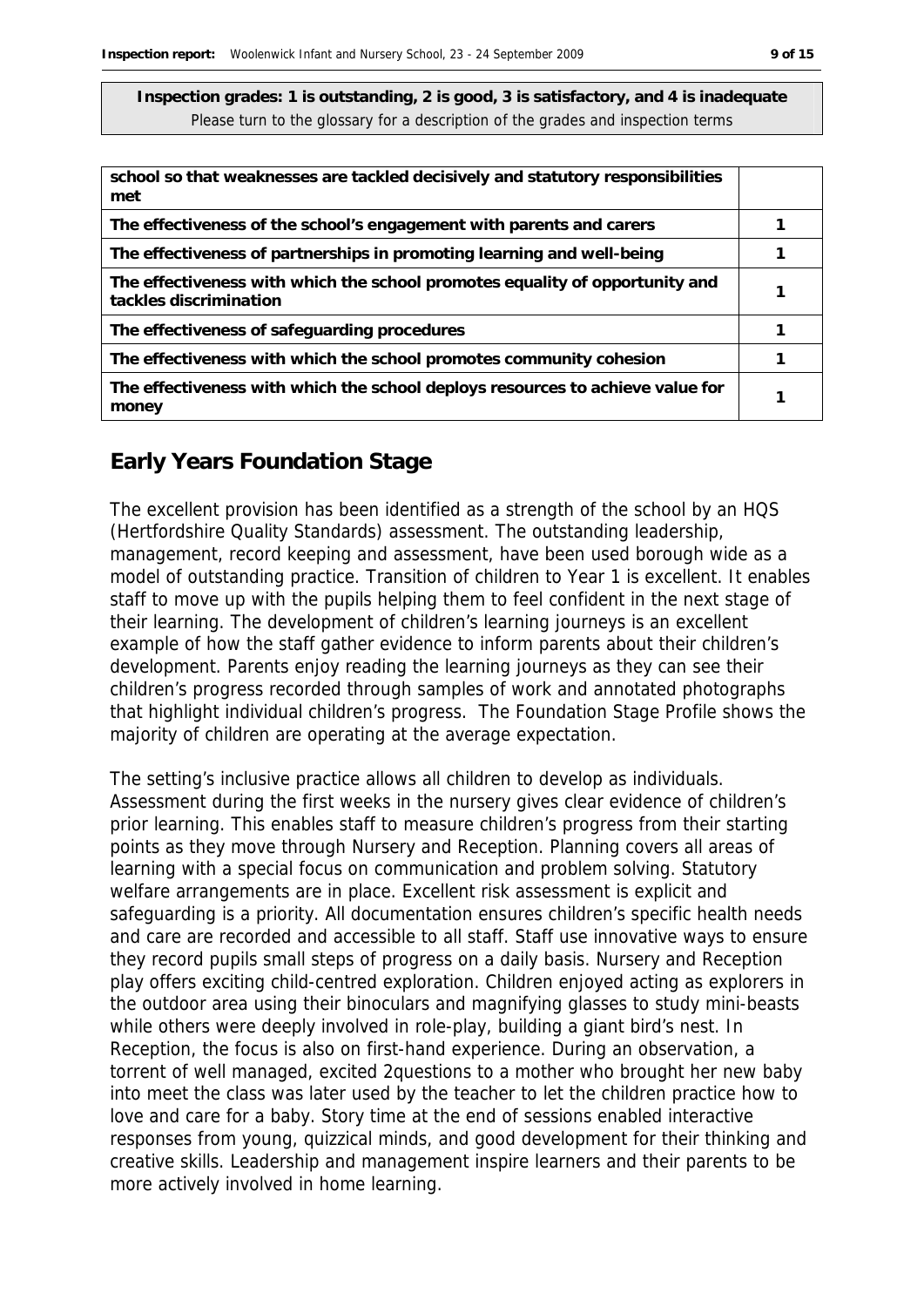#### These are the grades for the Early Years Foundation Stage

| Overall effectiveness of the Early Years Foundation Stage                    |  |
|------------------------------------------------------------------------------|--|
| Taking into account:                                                         |  |
| Outcomes for children in the Early Years Foundation Stage                    |  |
| The quality of provision in the Early Years Foundation Stage                 |  |
| The effectiveness of leadership and management of the Early Years Foundation |  |
| Stage                                                                        |  |

#### **Views of parents and carers**

The school had a modest return from the questionnaires for parents and carers. Forty-six responses were received from parents. Views were overwhelmingly positive about their children's enjoyment of school, their progress, personal development, safety and the chance for parents to share their ideas and suggestions. Equally, parents were supportive of the strengthening school policies, procedures and the drive of the leadership team to improve the school. Parents raised valuable comments concerning the progress of more able children. The school development plan cites this as an area for improvement. A minority of parents felt there was limited supervision at lunchtime but inspectors found no evidence to substantiate this view.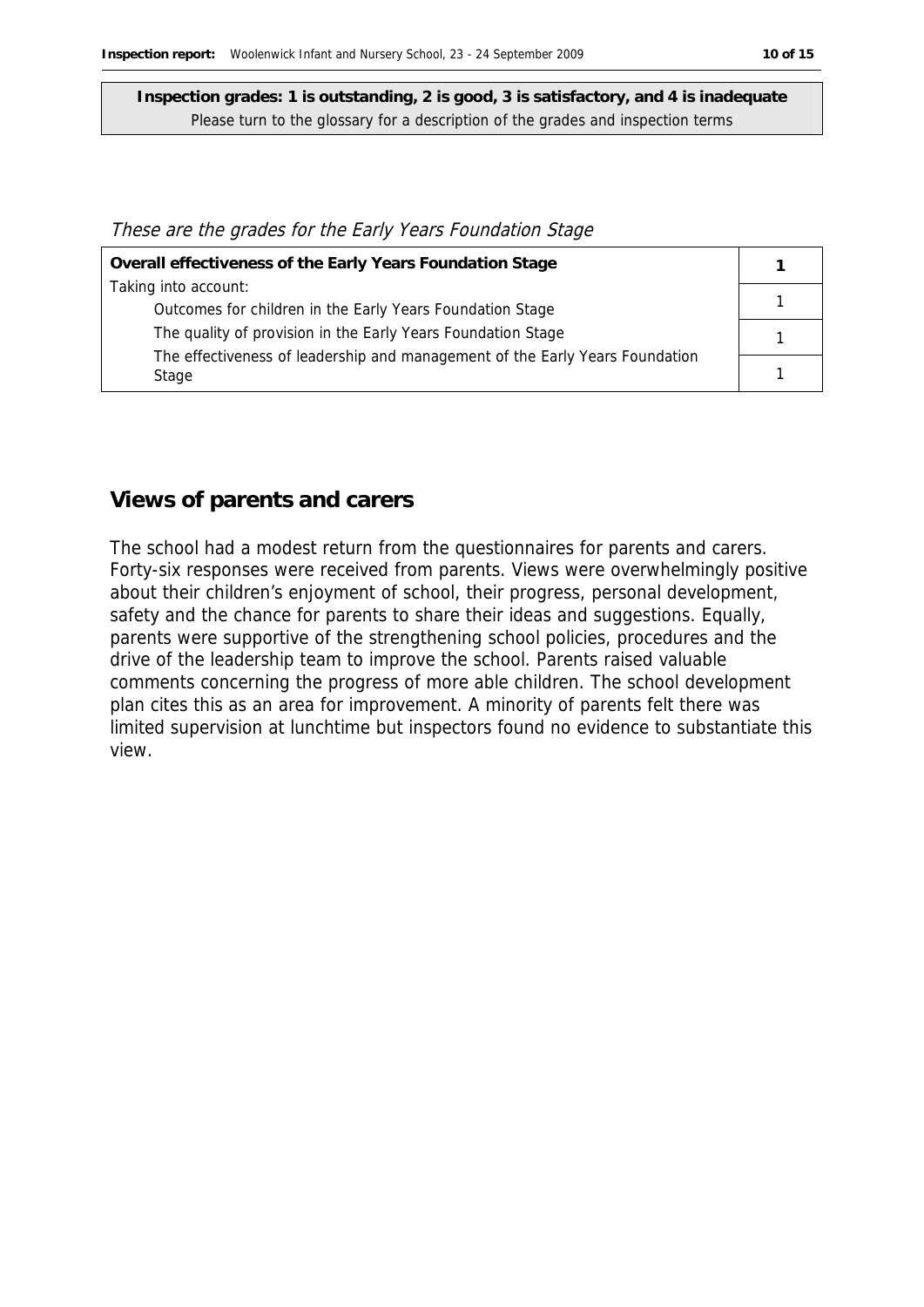#### **Responses from parents and carers to Ofsted's questionnaire**

Ofsted invited all the registered parents and carers of pupils registered at Woolenwick Infant and Nursery School to complete a questionnaire about their views of the school.

In the questionnaire, parents and carers were asked to record how strongly they agreed with 12 statements about the school.

The inspection team received 46 completed questionnaires by the end of the on-site inspection. In total, there are 231 pupils registered at the school.

| <b>Statements</b>                                                                                                                                                                                                                                       | Strongly<br>agree |    | Agree |      | Disagree       |                | Strongly<br>disagree |                |
|---------------------------------------------------------------------------------------------------------------------------------------------------------------------------------------------------------------------------------------------------------|-------------------|----|-------|------|----------------|----------------|----------------------|----------------|
|                                                                                                                                                                                                                                                         | Total             | %  | Total | $\%$ | Total          | ℅              | Total                | %              |
| My child enjoys school                                                                                                                                                                                                                                  | 28                | 61 | 18    | 39   | $\mathbf{0}$   | $\mathbf{0}$   | $\mathbf 0$          | $\overline{O}$ |
| The school keeps my child<br>safe                                                                                                                                                                                                                       | 24                | 52 | 22    | 48   | $\mathbf{0}$   | $\Omega$       | $\mathbf{0}$         | $\overline{0}$ |
| The school informs me about<br>my child's progress                                                                                                                                                                                                      | 10                | 22 | 31    | 67   | $\overline{4}$ | 9              | $\mathbf{0}$         | $\overline{0}$ |
| My child is making enough<br>progress at this school                                                                                                                                                                                                    | 12                | 26 | 33    | 72   | $\mathbf{1}$   | $\overline{2}$ | $\mathbf{0}$         | $\Omega$       |
| The teaching is good at this<br>school                                                                                                                                                                                                                  | 19                | 41 | 25    | 54   | $\mathbf{1}$   | $\overline{2}$ | $\mathbf{0}$         | $\overline{0}$ |
| The school helps me to<br>support my child's learning                                                                                                                                                                                                   | 19                | 41 | 26    | 57   | 1              | $\overline{2}$ | $\mathbf 0$          | $\mathcal{O}$  |
| The school helps my child to<br>have a healthy lifestyle                                                                                                                                                                                                | 24                | 52 | 21    | 46   | $\mathbf 0$    | $\mathbf 0$    | $\overline{0}$       | $\mathbf 0$    |
| The school makes sure that<br>my child is well prepared for<br>the future (for example<br>changing year group,<br>changing school, and for<br>children who are finishing<br>school, entering further or<br>higher education, or entering<br>employment) | 26                | 57 | 18    | 39   | 1              | $\overline{2}$ | $\mathbf 0$          | $\circ$        |
| The school meets my child's<br>particular needs                                                                                                                                                                                                         | 14                | 30 | 29    | 63   | $\overline{2}$ | 4              | $\Omega$             | $\mathbf 0$    |
| The school deals effectively<br>with unacceptable behaviour                                                                                                                                                                                             | 10                | 22 | 28    | 61   | 5              | 11             | 1                    | $\overline{2}$ |
| The school takes account of<br>my suggestions and<br>concerns                                                                                                                                                                                           | 9                 | 20 | 30    | 65   | 5              | 11             | 1                    | $\overline{2}$ |
| The school is led and<br>managed effectively                                                                                                                                                                                                            | 14                | 30 | 29    | 63   | 1              | $\overline{2}$ | $\mathbf{1}$         | $\overline{2}$ |
| Overall, I am happy with my<br>child's experience at this<br>school                                                                                                                                                                                     | 22                | 48 | 22    | 48   | $\overline{2}$ | 4              | $\mathbf 0$          | $\mathbf 0$    |

The table above summarises the responses that parents and carers made to each statement. The percentages indicate the proportion of parents and carers giving that response out of the total number of completed questionnaires. Where one or more parents and carers chose not to answer a particular question, the percentages will not add up to 100%.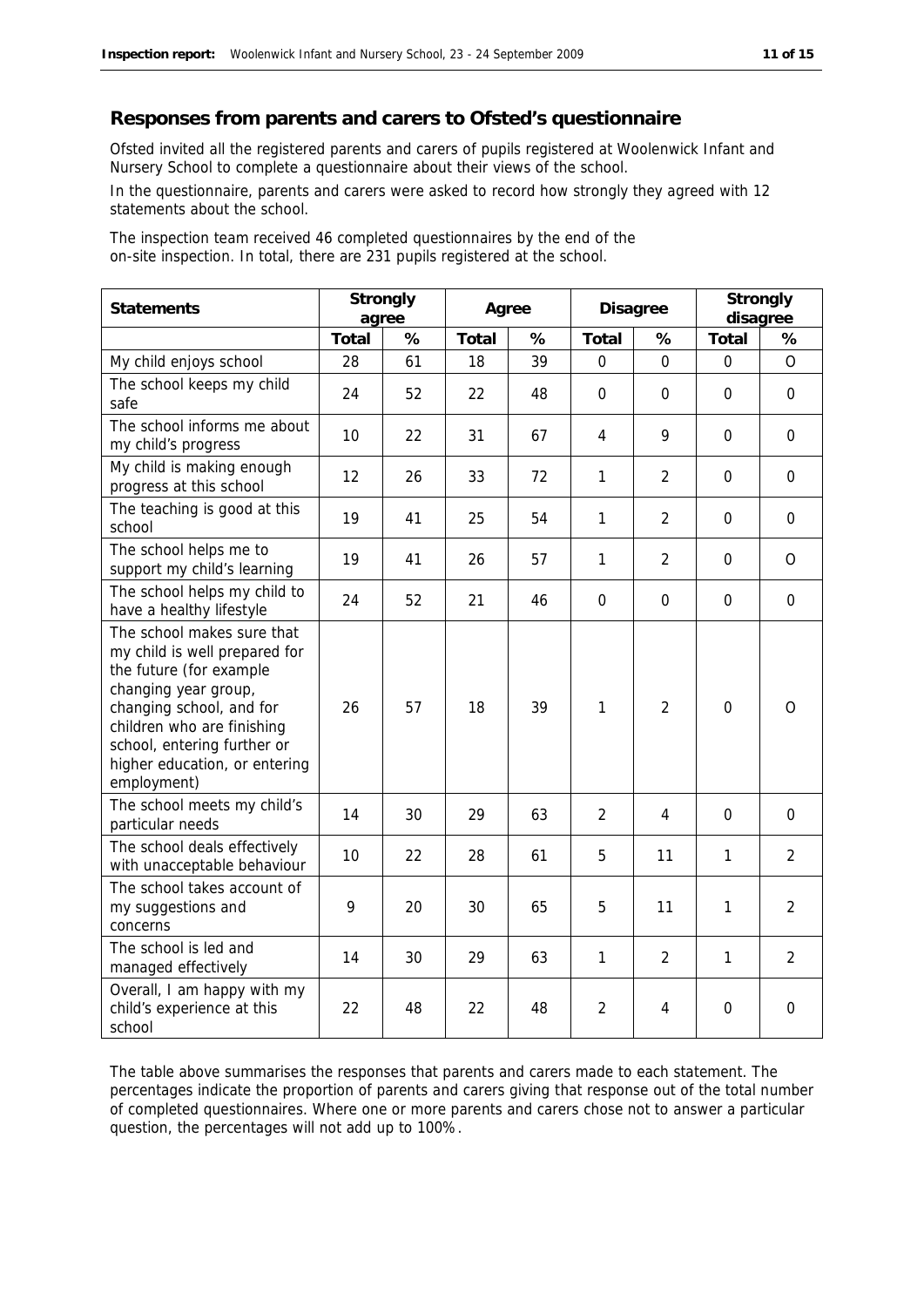# **Glossary**

## **What inspection judgements mean**

| Grade   | Judgement    | Description                                                   |
|---------|--------------|---------------------------------------------------------------|
| Grade 1 | Outstanding  | These features are highly effective. An outstanding           |
|         |              | school provides exceptionally well for all its pupils' needs. |
| Grade 2 | Good         | These are very positive features of a school. A school        |
|         |              | that is good is serving its pupils well.                      |
| Grade 3 | Satisfactory | These features are of reasonable quality. A satisfactory      |
|         |              | school is providing adequately for its pupils.                |
| Grade 4 | Inadequate   | These features are not of an acceptable standard. An          |
|         |              | inadequate school needs to make significant                   |
|         |              | improvement in order to meet the needs of its pupils.         |
|         |              | Ofsted inspectors will make further visits until it           |
|         |              | improves.                                                     |

## **Overall effectiveness of schools inspected between September 2007 and July 2008**

|                 | Overall effectiveness judgement (percentage of schools) |      |              |            |  |
|-----------------|---------------------------------------------------------|------|--------------|------------|--|
| Type of school  | Outstanding                                             | Good | Satisfactory | Inadequate |  |
| Nursery schools | 39                                                      | 58   |              |            |  |
| Primary schools | 13                                                      | 50   | 33           |            |  |
| Secondary       |                                                         | 40   | 34           |            |  |
| schools         |                                                         |      |              |            |  |
| Sixth forms     | 18                                                      | 43   | 37           |            |  |
| Special schools | 26                                                      | 54   | 18           |            |  |
| Pupil referral  |                                                         |      | 30           |            |  |
| units           |                                                         | 55   |              |            |  |
| All schools     | 15                                                      | 49   | 32           |            |  |

The data in the table above were reported in The Annual Report of Her Majesty's Chief Inspector of Education, Children's Services and Skills 2007/08.

Percentages are rounded and do not always add exactly to 100. Secondary school figures include those that have sixth forms, and sixth form figures include only the data specifically for sixth form inspection judgements.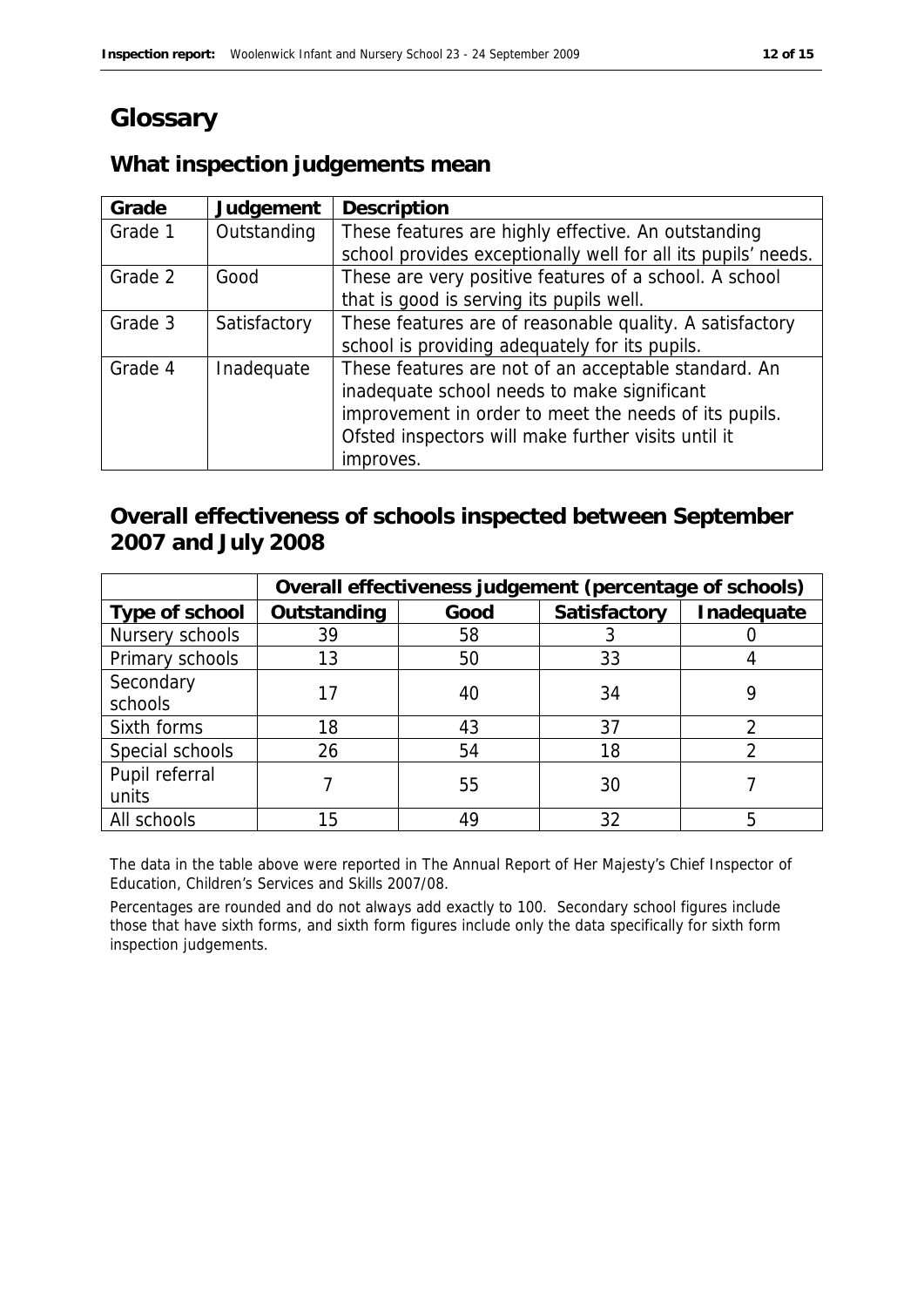# **Common terminology used by inspectors**

| Achievement:               | the progress and success of a pupil in their<br>learning, development or training.                                                                                                                                                          |
|----------------------------|---------------------------------------------------------------------------------------------------------------------------------------------------------------------------------------------------------------------------------------------|
| Attainment:                | the standard of the pupils' work shown by test and<br>examination results and in lessons.                                                                                                                                                   |
| Capacity to improve:       | the proven ability of the school to continue<br>improving. Inspectors base this judgement on what<br>the school has accomplished so far and on the<br>quality of its systems to maintain improvement.                                       |
| Leadership and management: | the contribution of all the staff with responsibilities,<br>not just the headteacher, to identifying priorities,<br>directing and motivating staff and running the<br>school.                                                               |
| Learning:                  | how well pupils acquire knowledge, develop their<br>understanding, learn and practise skills and are<br>developing their competence as learners.                                                                                            |
| Overall effectiveness:     | inspectors form a judgement on a school's overall<br>effectiveness based on the findings from their<br>inspection of the school. The following judgements,<br>in particular, influence what the overall<br>effectiveness judgement will be. |
|                            | The school's capacity for sustained<br>▄                                                                                                                                                                                                    |
|                            | improvement.<br>Outcomes for individuals and groups of<br>■<br>pupils.                                                                                                                                                                      |
|                            | The quality of teaching.<br>ш<br>The extent to which the curriculum meets<br>٠<br>pupils' needs, including, where relevant,<br>through partnerships.                                                                                        |
|                            | The effectiveness of care, guidance and<br>support.                                                                                                                                                                                         |
| Progress:                  | the rate at which pupils are learning in lessons and<br>over longer periods of time. It is often measured<br>by comparing the pupils' attainment at the end of a                                                                            |

key stage with their attainment when they started.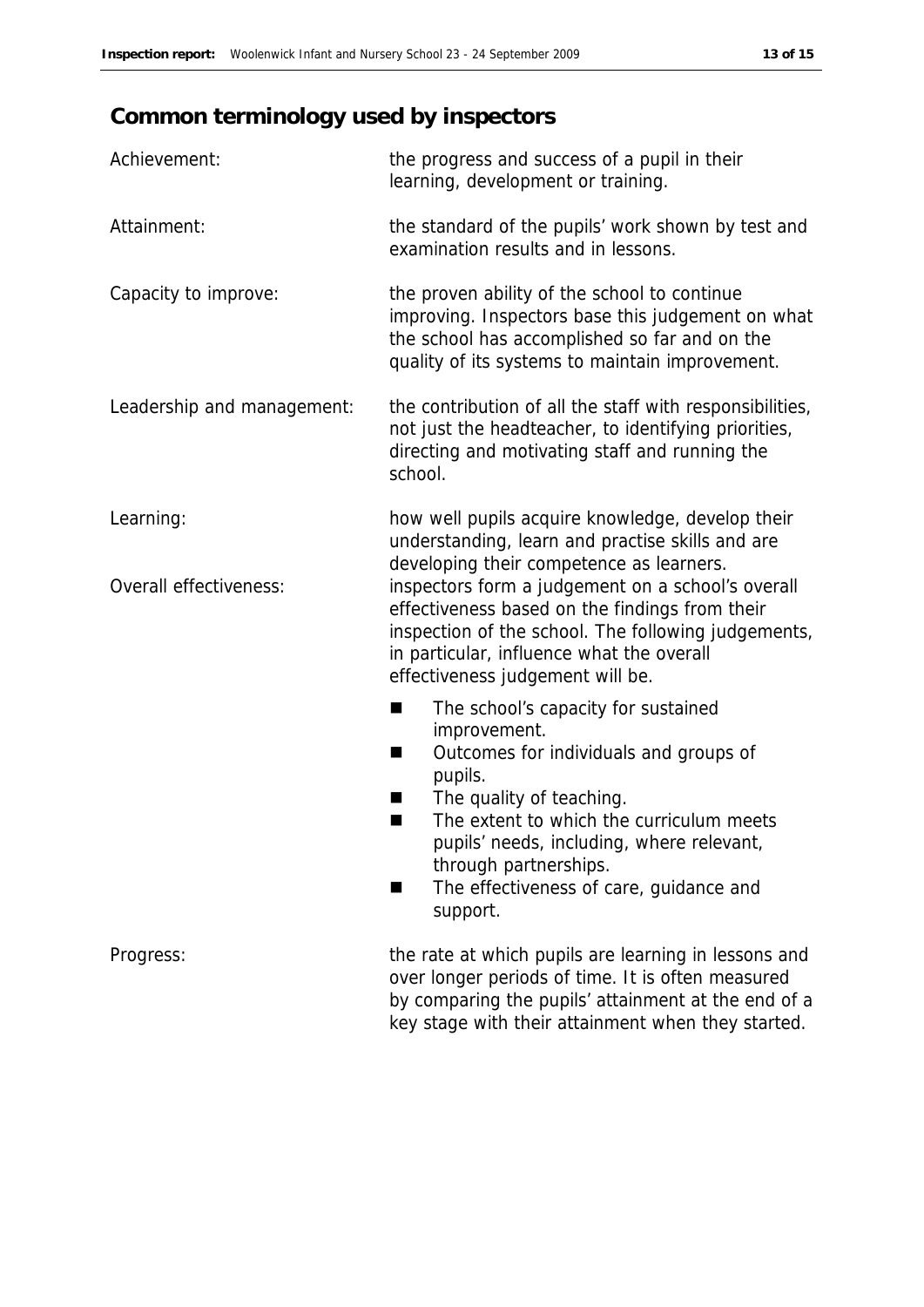

25 September 2009

Dear Children

**Inspection of Woolenwick Infant and Nursery School, Stevenage, SG1 2NU**

I want to thank you so much for being so kind and helpful when we visited your school last week. We really enjoyed exploring your fantastic nature trail and could see how proud you were of your work in class and the brilliant before and after school activities; we hope recycling club had fun playing with their sock puppets.

Your parents are very pleased with your progress; please thank them for filling in the Ofsted questionnaire. The reward stickers you receive and good comments on your work show how much you are enjoying learning. Your teachers and support staff are working very hard to keep you safe, fit and healthy. We enjoyed having lunch with everyone and think you are very lucky to have a catering team who produce such delicious home cooked food for you to enjoy. We thought your work was improving well because most of you know your targets, how to match them and what to do next. Your excellent behaviour and very good manners are a credit to your parents and teachers. Your Nursery and Reception are full of fun ideas for learning and it was good to see so much exploring and good questioning during our visit.

We know your teachers are working very hard to help you improve in class and through home learning, with your parents. To ensure you continue to improve and enjoy learning we have asked your teachers to:

- make sure all lessons get you actively involved in creativity, problem solving and using ICT, especially those of you who have special gifts and talents to explore;
- **follow up attendance with your parents if you are often away from school,** making sure you attend regularly, so that you continue to progress well, enjoy learning and reach good standards.

With best wishes to you all,

Yours faithfully

Lynne Kauffman Lead Inspector